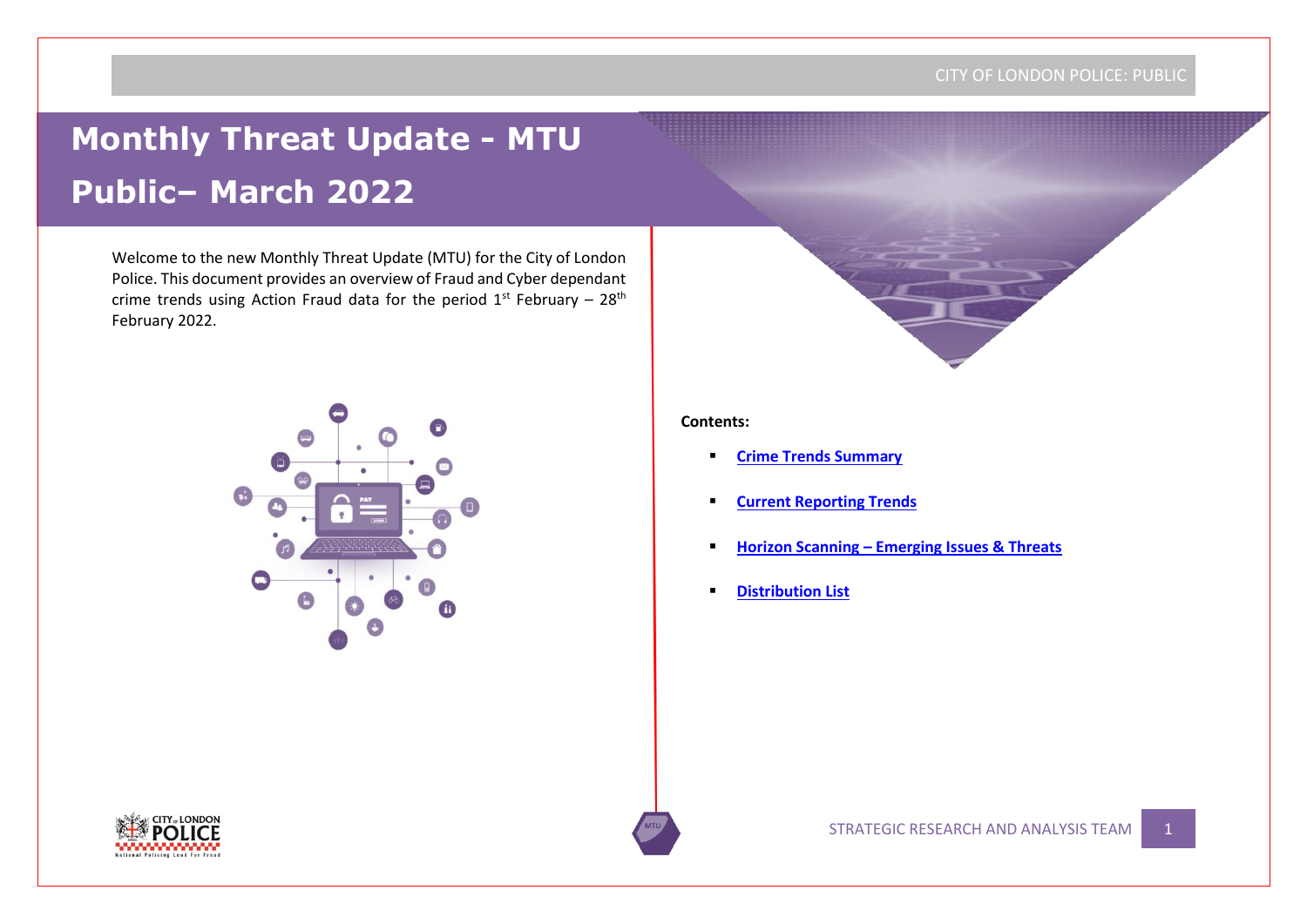## CITY OF LONDON POLICE: PUBLIC

<span id="page-1-0"></span>

- **Both Crime and information reports for fraud have slightly decreased** in February by 1% to 44,087. This is lower than the same time last year. For both crime and information reports, 34 out of 54 fraud types showed an increase in reporting compared to the previous month, whilst 23 out of 54 fraud types showed an increase in reporting compared to the same time last year.
- **Cyber-crime reporting** has fallen in February by 4%. Although reporting has fallen slightly last month, crime reports remain higher than throughout most of 2021. **Hacking – Extortion** continues to show a rise in reporting with reports approaching pre-pandemic levels once more.
- **Fraud Recovery** reporting has increased slightly and is now at the highest reporting since November 2021. Figures remain higher than pre-pandemic.
- Reports relating to **Rental Fraud** continue to increase after a drop in reports towards last year. This increase was discussed in the last Monthly Threat Update.
- As reported last month, we continue to see an increase in Investment type fraud reports. **Pyramid and Ponzi schemes** have had a significant jump in reporting in February and reporting is now at the highest level since reporting started. **Other Financial Investments** also show reporting at the highest level. **Share Sales Fraud** figures were decreasing in reporting after a peak in March 2021, but figures have jumped in February to the highest since May 2021.

## **Current Reporting Trends**

## **January MO's**

- People have been receiving text messages informing them that they have been in close contact with someone with Omnicron and that they need to order a test. The text message provides a link which requests their personal details as well as banking information to pay a couple of pounds for the tests to be sent out.
- Reports have been received in February in relation to individuals selling their old mobile phones in exchange for cash. The phones are sent to the company, but money isn't never paid out to the sellers. Any correspondence sent to the company is then ignored.
- Action Fraud have issued an alert in relation to emails purporting to be from Tesco. 197 reports were received in one week regarding an email that claimed that customers could win free shopping by entering a

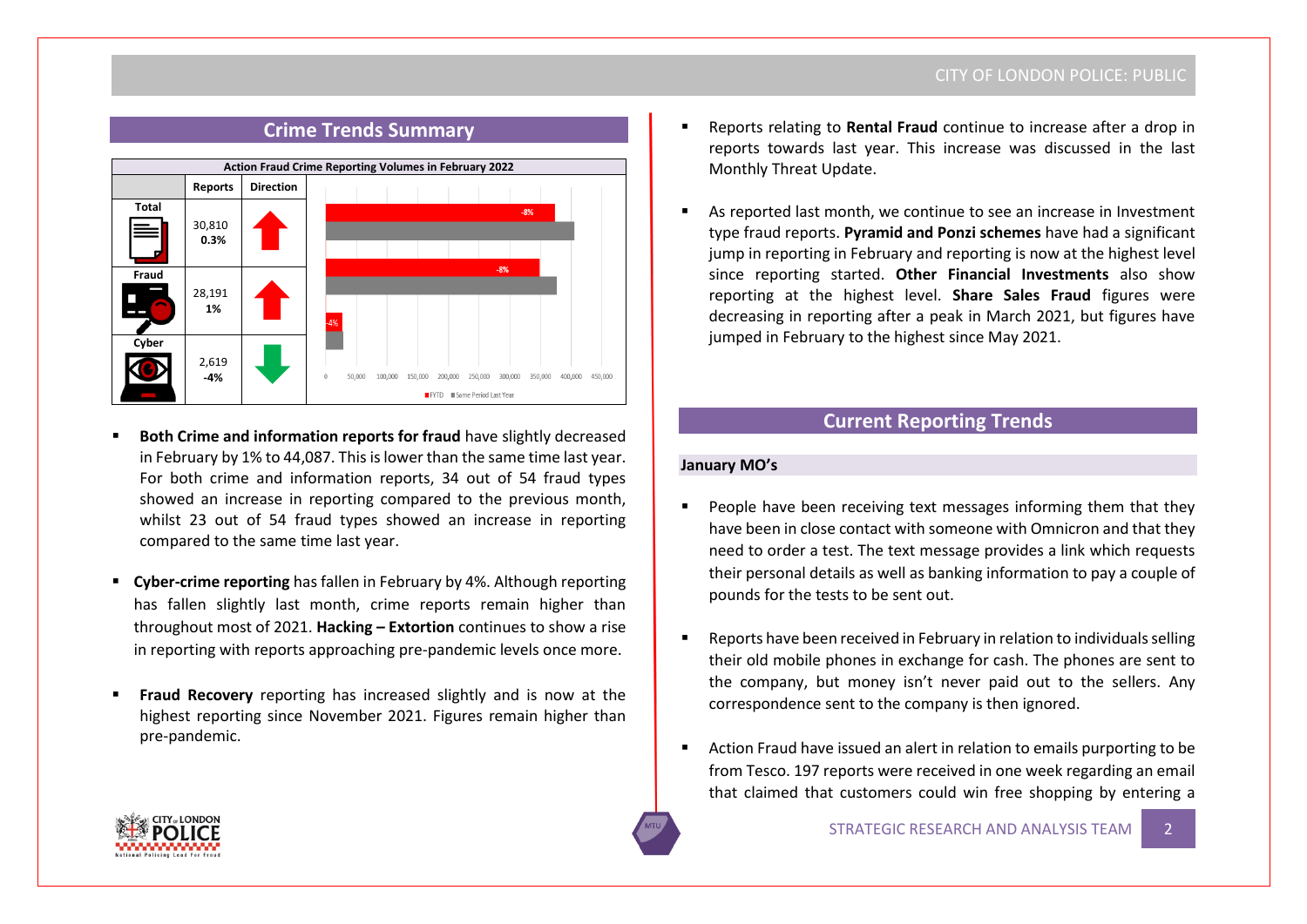competition. The links in the emails directed recipients to a phishing website designed to steal personal and financial information.

- Scammers continue to use concerns over energy prices to target victims. Reports relating to calls and emails purporting to be from utility companies continue to be received. As the price cap increases on 1<sup>st</sup> April, we would expect to see a significant increase in these reports.
- A warning has been issued in relation to a fake Royal Mail scam that is currently in circulation. The scam targets victims using a fake chat bot to discuss a missed payment which then is used to sign up victims to expensive subscriptions<sup>1</sup>.

**So What?** New MO's devised by fraudsters in order to trick victims into handing over personal and financial details.

**Provenance:** SAIP data

<sup>1</sup> [Warning over Royal Mail chatbox scam that signs you up to subscription -](https://www.walesonline.co.uk/news/uk-news/warning-over-royal-mail-chatbox-23417032) Wales

**[Online](https://www.walesonline.co.uk/news/uk-news/warning-over-royal-mail-chatbox-23417032)** 

## **Horizon Scanning – Emerging Issues & Threats**

## **NFT's**

Non-Fungible Tokens (NFT's) is a unit of data stored on a blockchain that can be sold or traded. Tokens can represent ownership of unique items, such as art or other collectibles. Non-fungible means that it is unable to be traded for the same thing, it is one of a kind. NFT's have increased in popularity over the past year alongside the rise in cryptocurrencies. Celebrities, such as David Beckham, received announced involvement in NFT's and the Treasury have just requested for the Royal Mint to create a non-fungible token by the summer<sup>2</sup>, pushing the tokens into the mainstream.

Along with the rise in popularity there has been criminals looking to exploit this area. The market currently lacks regulation and due diligence which leaves it open to abuse. According to Chainanalysis, one MO involves 'wash trading' whereby the criminal is involved in both the seller and buyer side and sells the token for a higher price to a wallet that they also own. In addition, money launderers have been able to take advantage of this digital asset realm, alongside other criminals in crime areas such as drugs and terrorism looking to transfer criminal funds. Other popular scams include scammers selling NFT's that don't exist, or they don't own. There have been other reports of NFT's being stolen through phishing scams due to weaknesses in the system and scams prioritising a scammer's NFT and wallet over other sellers' tokens.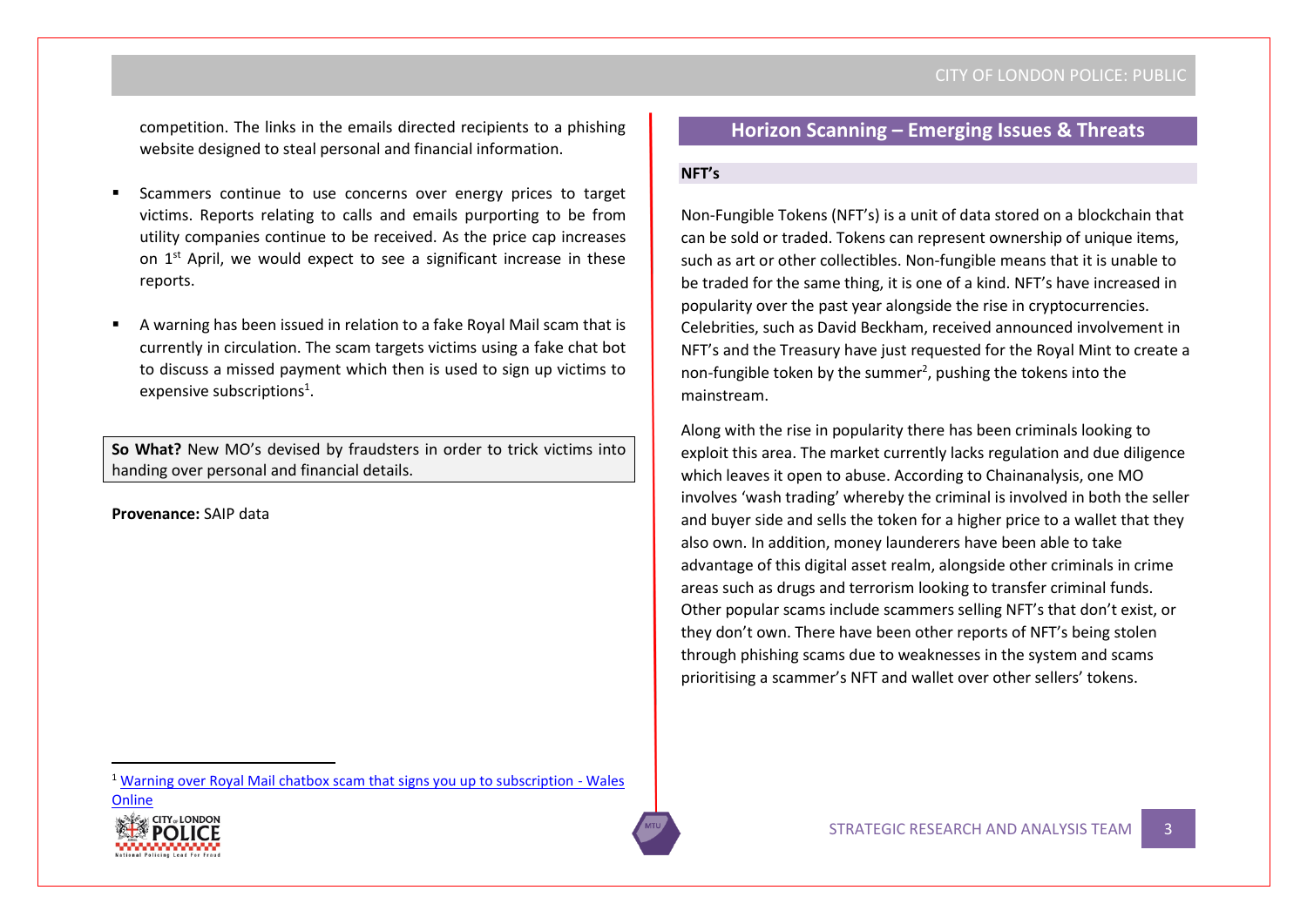It is likely the increase in the popularity of NFT's will lead to a rise in volume and range of MO's around NFT fraud.

**So What?** As people continue to invest in NFT's, it is likely frauds relating to this area will increase.

## **Provenance:**

[David Beckham to launch his own NFTs \(proactiveinvestors.co.uk\)](https://www.proactiveinvestors.co.uk/companies/news/977831/david-beckham-to-launch-his-own-nfts-977831.html)

[Are NFTs Turning Into a Hotbed for Crime? \(fool.com\)](https://www.fool.com/the-ascent/cryptocurrency/articles/are-nfts-turning-into-a-hotbed-for-crime/#:~:text=NFT%20crime%20is%20increasing%2C%20but%20slowly%20and%20mainly,which%20are%3A%20%22wash%20sales%22%20and%20money%20laundering%20%28ML%29.)

[A handful of NFT users are making big money off of](https://fortune.com/2022/02/04/nft-wash-trade-scam-millions/) a stealth scam. Here's [how 'wash trading' works | Fortune](https://fortune.com/2022/02/04/nft-wash-trade-scam-millions/)

[New tech, old scams: Don't fall for these crypto and NFT ripoffs -](https://www.cbsnews.com/news/cryptocurrency-nft-scams/) CBS [News](https://www.cbsnews.com/news/cryptocurrency-nft-scams/)

[Rishi Sunak asks Royal Mint to create NFT | Non-fungible tokens \(NFTs\) |](https://www.theguardian.com/technology/2022/apr/04/rishi-sunak-asks-royal-mint-to-create-nft)  [The Guardian](https://www.theguardian.com/technology/2022/apr/04/rishi-sunak-asks-royal-mint-to-create-nft)

[Cent Stops Selling Most NFTs Due to Fraud | PYMNTS.com](https://www.pymnts.com/nfts/2022/emarketplace-cent-stops-selling-most-nfts-due-to-fraud/)

[UK Law Agents Seize NFTs | Global Finance Magazine \(gfmag.com\)](https://www.gfmag.com/magazine/march-2022/uk-law-enforcement-seize-nfts)

[Attackers phish \\$1.7 million in NFTs \(computing.co.uk\)](https://www.computing.co.uk/news/4045254/attackers-phish-usd-million-nfts?utm_medium=email&utm_id=b3117c499f0f301b0da8fe1b38d14ed3&utm_content=%0A%20%20%20%20%20%20%20%20Attackers%20phish%20%241.7%20million%20in%20NFTs%0A%20%20%20%20%20%20&utm_campaign=CTG%20Daily%2002%20V2&utm_source=CTG%20newsletters%20V2&utm_term=MJ%20ALLEN%20GROUP%20OF%20COMPANIES)

[NFTs: New Fraud Targets \(forbes.com\)](https://www.forbes.com/sites/davidbirch/2022/02/20/nfts-new-fraud-targets/?sh=37b692074f37)

#### **Russian Invasion of Ukraine**

The NFIB have received reports relating to fraudulent charity donations and appeals to support Ukraine. Some of these reports request donations to be made through bitcoin or other cryptocurrencies. The crisis is also being used by investment fraud scammers as a reason not to pay out. Phishing emails are being received by Microsoft users claiming that there has been unusual sign in activities from a user in Russia. The link contained in the email is designed to steal personal and financial information. Calls are also being received purporting to be from the recipient's bank fraud department advising that several payments have been made to Russia.

Boris Johnson has brought forward the Economic Crime Bill to produce a new public register for UK property owners. It's estimated that £170bn worth of UK property is held by anonymous owners overseas hiding behind shell companies. It allows these owners, including Russian oligarchs to avoid publicity, tax or worse. The register will force the identity of the ultimate owner to prevent foreign owners from laundering their money in UK property. It will provide transparency, and if owners do not comply with this, owners may have selling restrictions applied to their property and potentially receive a 5-year sentence.

Many want to help Ukraine, but some crowdfunding and payment companies have refused to allow donations going to groups supporting the Ukrainian military. Due to this, cryptocurrencies have emerged as a powerful alternative. £10.2m worth of Bitcoin has been sent to Ukraine by anonymous donators, making Bitcoin jump 13% and bringing it back on track from its slump. Big Tech companies have also answered Ukraine's call for help and stepped in to restrict Russia's state media and prevent further spreading of propaganda.

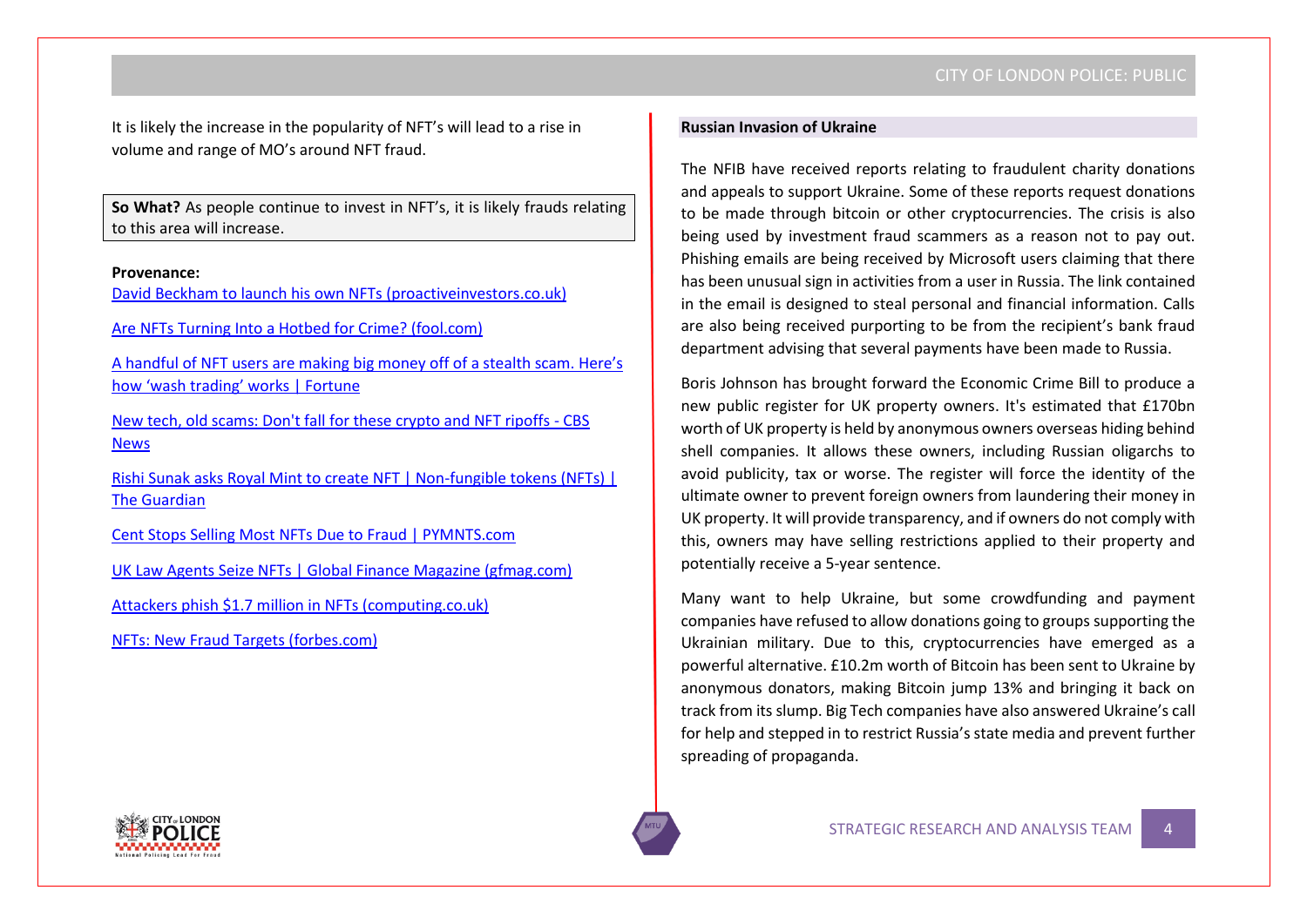With restrictions placed on Russia, there is no doubt we will feel the repercussions of this war. Russia is the largest exporter of raw materials, gas, oil, metals, and wheat. Prices will likely surge as Russia increases their export revenues to boost its existing fiscal surplus and increase its financial reserves. There have also been predictions on an impact on pensions because of the crisis.

Due to the numbers of people fleeing Ukraine, Boris Johnson has announced a new humanitarian scheme allowing companies and citizens to sponsor individual Ukrainians to the country.

It is likely these announcements and actions undertaken will have a direct and indirect impact on fraud in the UK.

## ▪ **So What?**

- Inflation will be reflected in items such as fuel, but also metals, flour, bread, meat, and dairy, making the cost-of-living impact worse.
- Politics influencing the behaviour of larger cyber criminals and nation state linked actors.
- Increase in fraud reports connected to the crisis, for example, phishing and charity scams as well.
- There will be indirect scams through wider economic fallout, due to the knock-on effect of the crisis. For example, fraudsters will use phishing and vishing fraud purporting to be companies that can offer a better rate on their fuel bills.
- The Economic Crime Bill has been brought forward to act against Russians who raise funds in the UK. This may also increase money laundering out of the UK as a result.
- Increase in the price of Bitcoin leading to more investment in cryptocurrency putting people at risk of fraudulent investments.
- The new UK visa scheme could be open to abuse by people making fraudulent claims.
- Cyber-attacks aimed to disrupt the UK refugee scheme and operations.
- Scammers may set up fraudulent websites purporting to be legitimate sites registering details of those willing to house refugees. Phishing/Smishing could also increase as a result.
- Microchip shortages due to business operations suspended in Ukraine will have a knock-on effect on the goods that have them, leading to increases in prices and criminals exploiting consumers trying to obtain products.
- Increased demand for forged and falsely obtained genuine Ukrainian passports.
- Reports of a knock-on effect of the war on the value of people's pensions. Fraudsters could exploit people who withdraw pensions earlier and look to reinvest in alternative schemes.
- Exploitation by UK fraudsters of Ukrainian refugees looking to claim benefits in the UK.
- Potential increase in food fraud due to global supply disruption caused by the conflict.

## **Provenance:**

[Clampdown on Russian 'dirty money' in UK](https://www.yourmoney.com/saving-banking/clampdown-on-russian-dirty-money-in-uk/) - Your Money

[How the Ukraine crisis will affect your investments, petrol costs and](https://www.yourmoney.com/investing/how-the-ukraine-crisis-will-affect-your-investments-petrol-costs-and-energy-bills/)  [energy bills -](https://www.yourmoney.com/investing/how-the-ukraine-crisis-will-affect-your-investments-petrol-costs-and-energy-bills/) Your Money

[https://www.aic.gov.au/sites/default/files/2021-](https://www.aic.gov.au/sites/default/files/2021-04/rr19_fraud_and_its_relationship_to_pandemics_and_economic_crises.pdf)

04/rr19 fraud and its relationship to pandemics and economic crise [s.pdf](https://www.aic.gov.au/sites/default/files/2021-04/rr19_fraud_and_its_relationship_to_pandemics_and_economic_crises.pdf)

[Russian websites down as Ukraine asks hacking groups for help](https://www.computing.co.uk/news/4045526/russian-websites-ukraine-hacking-help?utm_medium=email&utm_id=b3117c499f0f301b0da8fe1b38d14ed3&utm_content=%0A%20%20%20%20%20%20%20%20Russian%20websites%20down%20as%20Ukraine%20asks%20hacking%20groups%20for%20help%0A%20%20%20%20%20%20&utm_campaign=CTG%20Daily%20V2&utm_source=CTG%20newsletters%20V2&utm_term=MJ%20ALLEN%20GROUP%20OF%20COMPANIES)  [\(computing.co.uk\)](https://www.computing.co.uk/news/4045526/russian-websites-ukraine-hacking-help?utm_medium=email&utm_id=b3117c499f0f301b0da8fe1b38d14ed3&utm_content=%0A%20%20%20%20%20%20%20%20Russian%20websites%20down%20as%20Ukraine%20asks%20hacking%20groups%20for%20help%0A%20%20%20%20%20%20&utm_campaign=CTG%20Daily%20V2&utm_source=CTG%20newsletters%20V2&utm_term=MJ%20ALLEN%20GROUP%20OF%20COMPANIES)